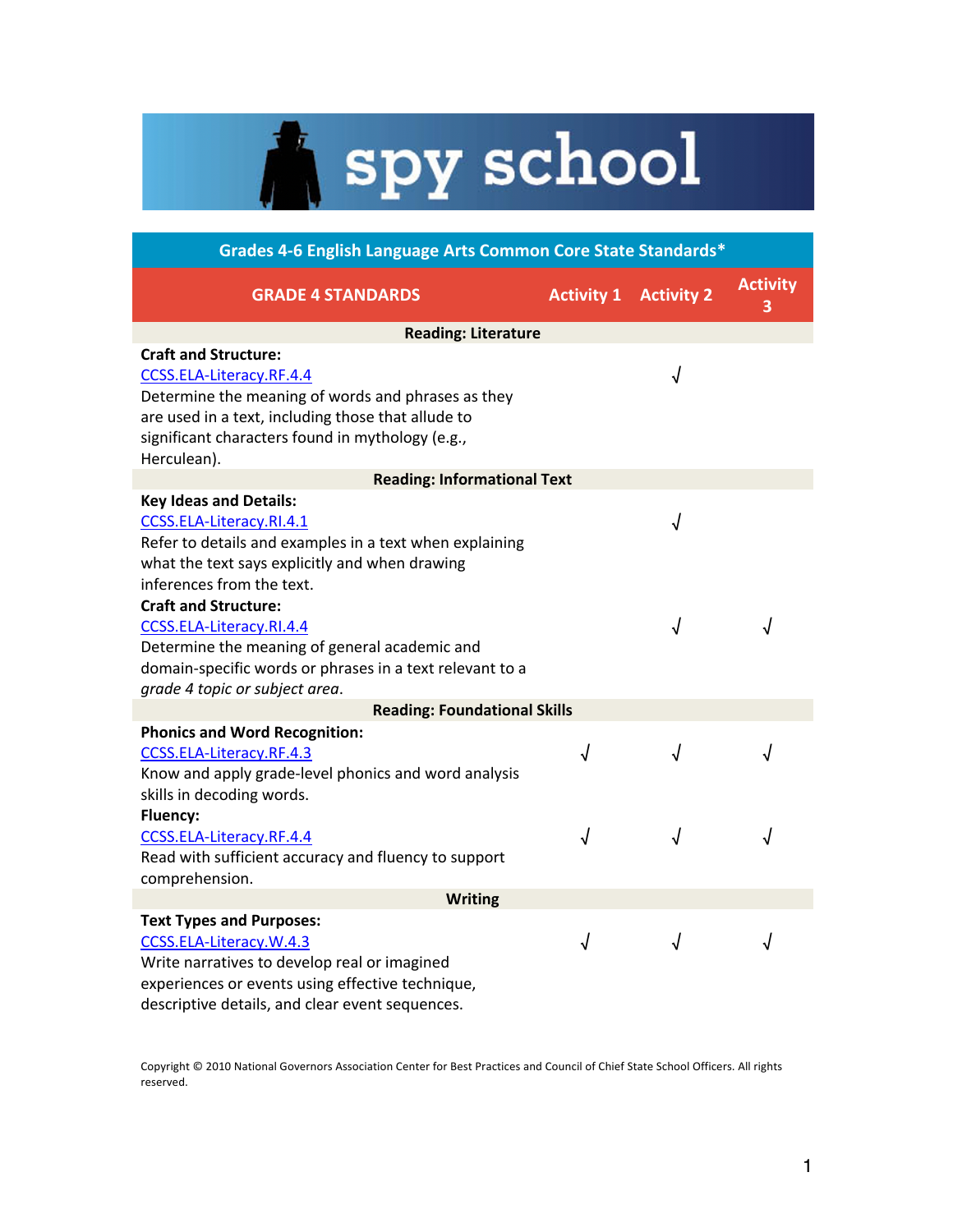| <b>Production and Distribution of Writing:</b><br>CCSS.ELA-Literacy.W.4.4<br>Produce clear and coherent writing in which the<br>development and organization are appropriate to task,<br>purpose, and audience.<br><b>Research to Build and Present Knowledge:</b> | J |            |   |
|--------------------------------------------------------------------------------------------------------------------------------------------------------------------------------------------------------------------------------------------------------------------|---|------------|---|
| CCSS.ELA-Literacy.W.4.7<br>Conduct short research projects that build knowledge                                                                                                                                                                                    |   |            |   |
| through investigation of different aspects of a topic.                                                                                                                                                                                                             |   |            |   |
| <b>Speaking &amp; Listening</b>                                                                                                                                                                                                                                    |   |            |   |
| <b>Comprehension and Collaboration:</b>                                                                                                                                                                                                                            |   |            |   |
| CCSS.ELA-Literacy.SL.4.1                                                                                                                                                                                                                                           | J | J          |   |
| Engage effectively in a range of collaborative                                                                                                                                                                                                                     |   |            |   |
| discussions (one-on-one, in groups, and teacher-led)                                                                                                                                                                                                               |   |            |   |
| with diverse partners on grade 4 topics and texts,                                                                                                                                                                                                                 |   |            |   |
| building on others' ideas and expressing their own<br>clearly.                                                                                                                                                                                                     |   |            |   |
| Language                                                                                                                                                                                                                                                           |   |            |   |
| <b>Conventions of Standard English:</b>                                                                                                                                                                                                                            |   |            |   |
| CCSS.ELA-Literacy.L.4.1                                                                                                                                                                                                                                            | J |            |   |
| Demonstrate command of the conventions of standard                                                                                                                                                                                                                 |   |            |   |
| English grammar and usage when writing or speaking.                                                                                                                                                                                                                |   |            |   |
| CCSS.ELA-Literacy.L.4.2                                                                                                                                                                                                                                            |   |            |   |
| Demonstrate command of the conventions of standard                                                                                                                                                                                                                 |   |            |   |
| English capitalization, punctuation, and spelling when                                                                                                                                                                                                             |   |            |   |
| writing.                                                                                                                                                                                                                                                           |   |            |   |
| Knowledge of Language:                                                                                                                                                                                                                                             |   |            |   |
| CCSS.ELA-Literacy.L.4.3                                                                                                                                                                                                                                            | √ | √          |   |
| Use knowledge of language and its conventions when                                                                                                                                                                                                                 |   |            |   |
| writing, speaking, reading, or listening.<br><b>Vocabulary Acquisition and Use:</b>                                                                                                                                                                                |   |            |   |
| CCSS.ELA-Literacy.L.4.4                                                                                                                                                                                                                                            | √ | $\sqrt{ }$ |   |
| Determine or clarify the meaning of unknown and                                                                                                                                                                                                                    |   |            | √ |
| multiple-meaning words and phrases based on grade 4                                                                                                                                                                                                                |   |            |   |
|                                                                                                                                                                                                                                                                    |   |            |   |

reading and content, choosing flexibly from a range of strategies.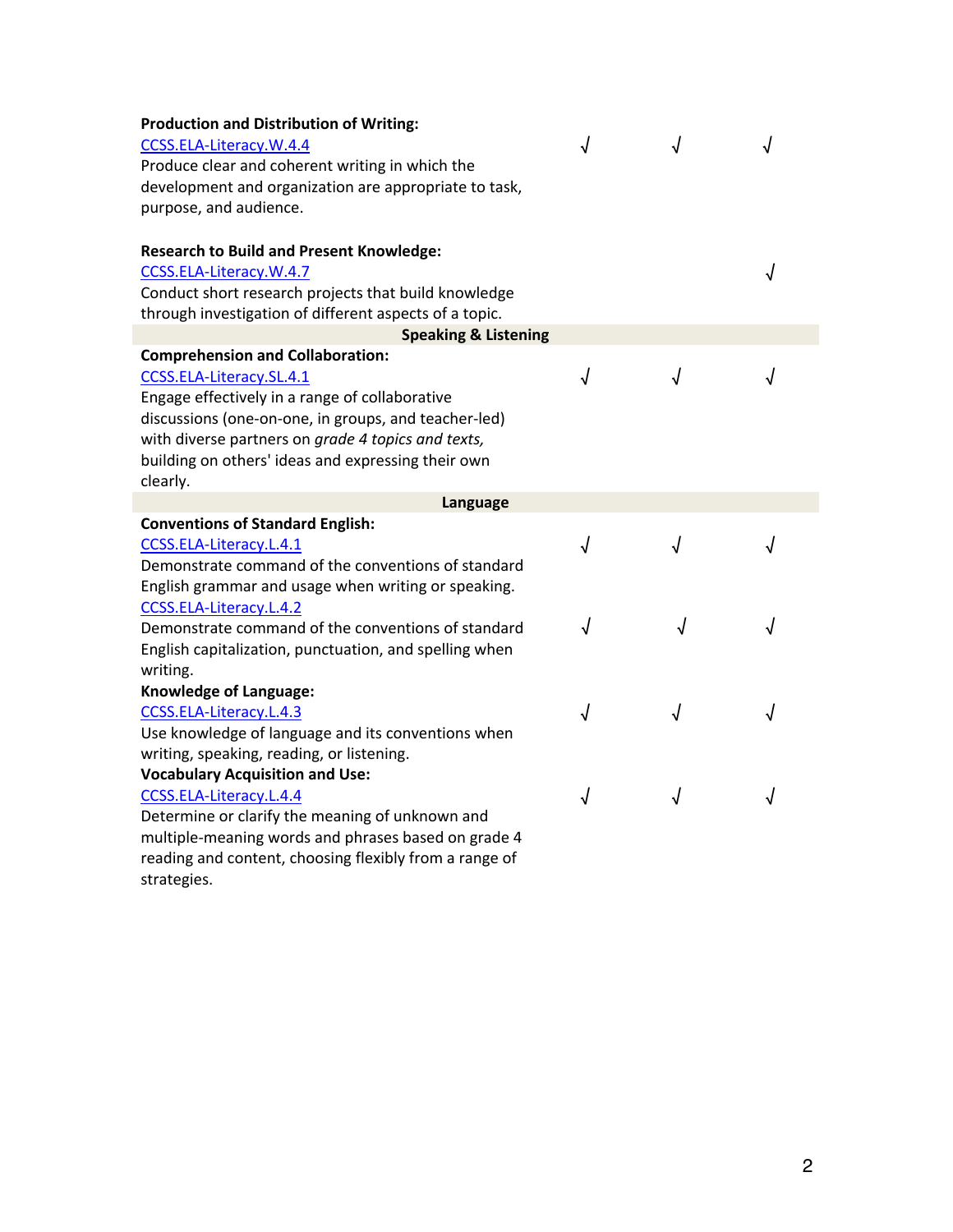# Spy school

| <b>GRADE 5 STANDARDS</b>                                                                                                                                                                                                                                                                              |            | <b>Activity 1 Activity 2 Activity 3</b> |            |
|-------------------------------------------------------------------------------------------------------------------------------------------------------------------------------------------------------------------------------------------------------------------------------------------------------|------------|-----------------------------------------|------------|
| <b>Reading: Literature</b>                                                                                                                                                                                                                                                                            |            |                                         |            |
| <b>Craft and Structure:</b><br>CCSS.ELA-Literacy.RL.5.4<br>Determine the meaning of words and phrases as they<br>are used in a text, including figurative language such as<br>metaphors and similes.                                                                                                  |            | √                                       |            |
| <b>Reading: Informational Text</b>                                                                                                                                                                                                                                                                    |            |                                         |            |
| <b>Craft and Structure:</b><br>CCSS.ELA-Literacy.RI.5.4<br>Determine the meaning of general academic and<br>domain-specific words or phrases in a text relevant to a<br>grade 5 topic or subject area.                                                                                                |            |                                         |            |
| <b>Reading: Foundational Skills</b>                                                                                                                                                                                                                                                                   |            |                                         |            |
| <b>Phonics and Word Recognition:</b><br>CCSS.ELA-Literacy.RF.5.3<br>Know and apply grade-level phonics and word analysis<br>skills in decoding words.                                                                                                                                                 | $\sqrt{ }$ | √                                       |            |
| Fluency:<br>CCSS.ELA-Literacy.RF.5.4<br>Read with sufficient accuracy and fluency to support<br>comprehension.                                                                                                                                                                                        | $\sqrt{ }$ | √                                       |            |
| <b>Writing</b>                                                                                                                                                                                                                                                                                        |            |                                         |            |
| <b>Text Types and Purposes:</b><br>CCSS.ELA-Literacy.W.5.3<br>Write narratives to develop real or imagined<br>experiences or events using effective technique,<br>descriptive details, and clear event sequences.                                                                                     | $\sqrt{ }$ | √                                       | $\sqrt{ }$ |
| <b>Production and Distribution of Writing:</b><br>CCSS.ELA-Literacy.W.5.4<br>Produce clear and coherent writing in which the<br>development and organization are appropriate to task,<br>purpose, and audience.                                                                                       | $\sqrt{2}$ |                                         |            |
| <b>Speaking &amp; Listening</b>                                                                                                                                                                                                                                                                       |            |                                         |            |
| <b>Comprehension and Collaboration:</b><br>CCSS.ELA-Literacy.SL.5.1<br>Engage effectively in a range of collaborative<br>discussions (one-on-one, in groups, and teacher-led)<br>with diverse partners on grade 5 topics and texts,<br>building on others' ideas and expressing their own<br>clearly. |            |                                         |            |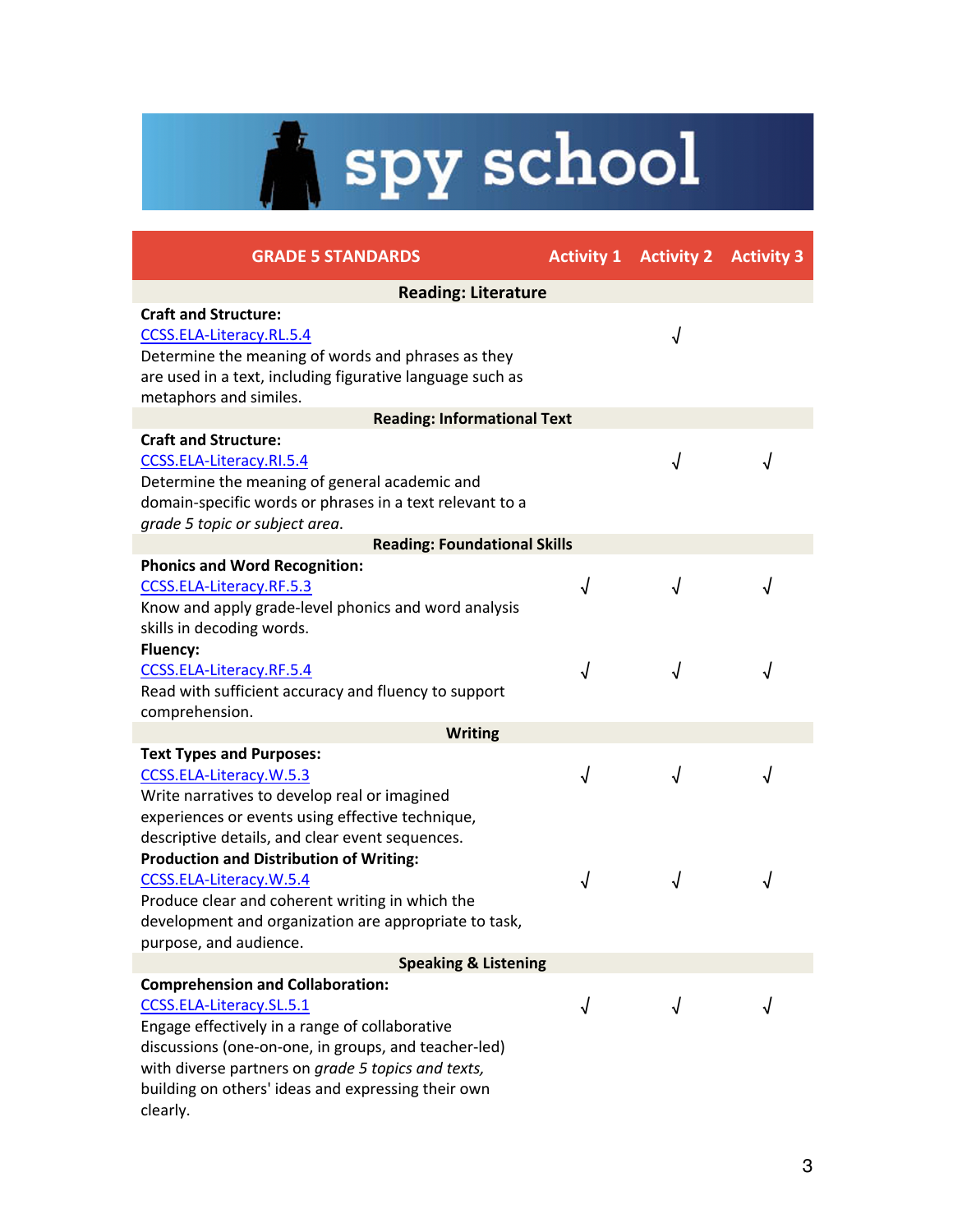| Language                                               |            |  |  |
|--------------------------------------------------------|------------|--|--|
| <b>Conventions of Standard English:</b>                |            |  |  |
| CCSS.ELA-Literacy.L.5.1                                | $\sqrt{ }$ |  |  |
| Demonstrate command of the conventions of standard     |            |  |  |
| English grammar and usage when writing or speaking.    |            |  |  |
| CCSS.ELA-Literacy.L.5.2                                | ٦J         |  |  |
| Demonstrate command of the conventions of standard     |            |  |  |
| English capitalization, punctuation, and spelling when |            |  |  |
| writing.                                               |            |  |  |
| <b>Knowledge of Language:</b>                          |            |  |  |
| CSS.ELA-Literacy.L.5.3                                 | √          |  |  |
| Use knowledge of language and its conventions when     |            |  |  |
| writing, speaking, reading, or listening.              |            |  |  |
| <b>Vocabulary Acquisition and Use:</b>                 |            |  |  |
| CCSS.ELA-Literacy.L.5.4                                | √          |  |  |
| Determine or clarify the meaning of unknown and        |            |  |  |
| multiple-meaning words and phrases based on grade 5    |            |  |  |
| reading and content, choosing flexibly from a range of |            |  |  |
| strategies.                                            |            |  |  |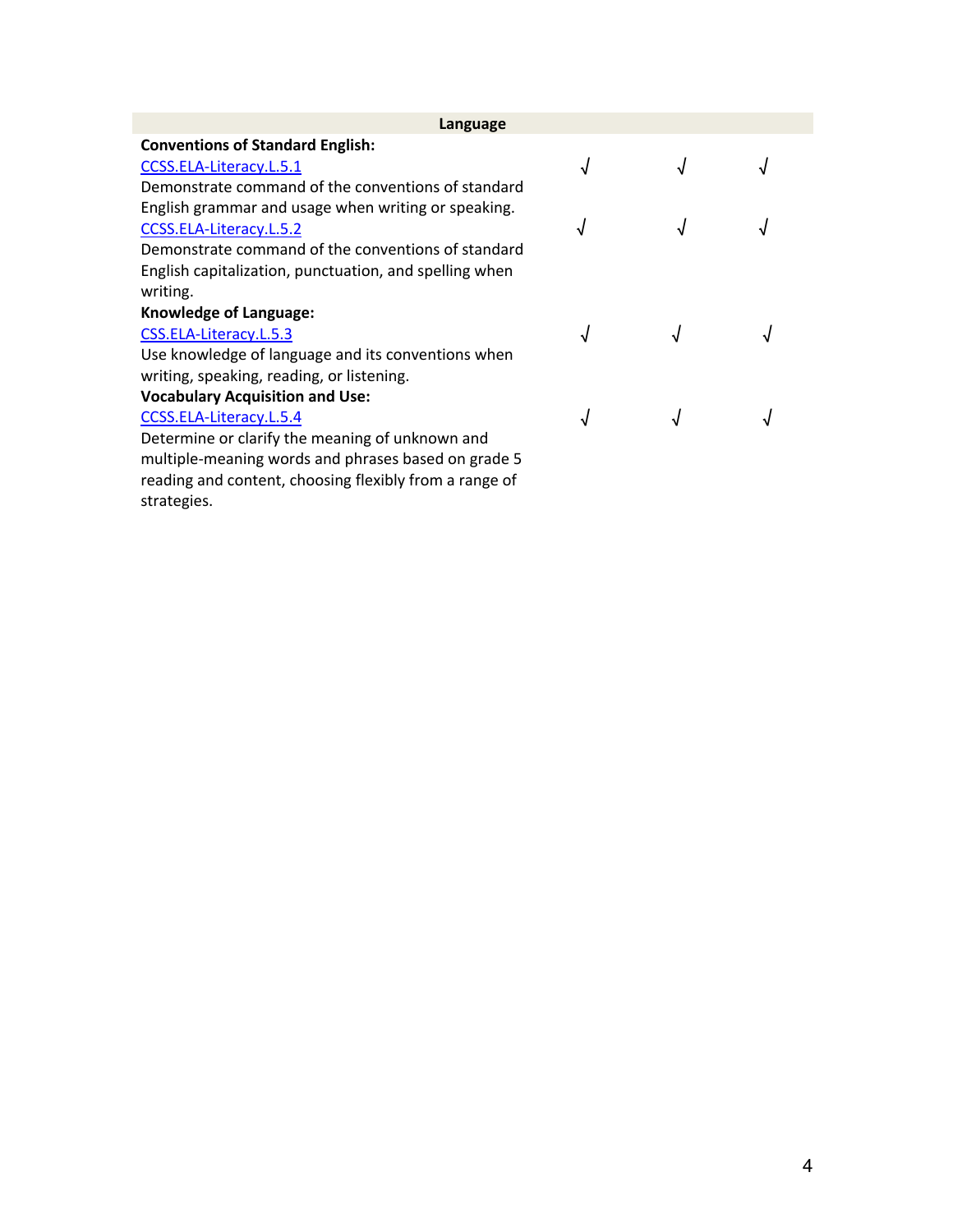## Spy school

| <b>GRADE 6 STANDARDS</b>                                                                                                                                                                                                                                                                              |   | <b>Activity 1 Activity 2 Activity 3</b> |   |  |
|-------------------------------------------------------------------------------------------------------------------------------------------------------------------------------------------------------------------------------------------------------------------------------------------------------|---|-----------------------------------------|---|--|
| <b>Reading: Literature</b>                                                                                                                                                                                                                                                                            |   |                                         |   |  |
| <b>Craft and Structure:</b><br>CCSS.ELA-Literacy.RL.6.4<br>Determine the meaning of words and phrases as they<br>are used in a text, including figurative and connotative<br>meanings; analyze the impact of a specific word choice<br>on meaning and tone.                                           |   | √                                       |   |  |
| <b>Reading: Informational Text</b>                                                                                                                                                                                                                                                                    |   |                                         |   |  |
| <b>Craft and Structure:</b><br>CCSS.ELA-Literacy.RI.6.4<br>Determine the meaning of words and phrases as they<br>are used in a text, including figurative, connotative, and<br>technical meanings.                                                                                                    |   | J                                       |   |  |
| <b>Writing</b>                                                                                                                                                                                                                                                                                        |   |                                         |   |  |
| <b>Text Types and Purposes:</b><br>CCSS.ELA-Literacy.W.6.3<br>Write narratives to develop real or imagined<br>experiences or events using effective technique,<br>relevant descriptive details, and well-structured event                                                                             | √ | √                                       |   |  |
| sequences.<br><b>Production and Distribution of Writing:</b><br>CCSS.ELA-Literacy.W.6.4<br>Produce clear and coherent writing in which the<br>development, organization, and style are appropriate to<br>task, purpose, and audience.                                                                 | √ | √                                       |   |  |
| <b>Speaking &amp; Listening</b>                                                                                                                                                                                                                                                                       |   |                                         |   |  |
| <b>Comprehension and Collaboration:</b><br>CCSS.ELA-Literacy.SL.6.1<br>Engage effectively in a range of collaborative<br>discussions (one-on-one, in groups, and teacher-led)<br>with diverse partners on grade 6 topics and texts,<br>building on others' ideas and expressing their own<br>clearly. | √ | √                                       | √ |  |
| Language                                                                                                                                                                                                                                                                                              |   |                                         |   |  |
| <b>Conventions of Standard English:</b><br>CCSS.ELA-Literacy.L.6.1<br>Demonstrate command of the conventions of standard<br>English grammar and usage when writing or speaking.                                                                                                                       | √ |                                         |   |  |
|                                                                                                                                                                                                                                                                                                       |   |                                         |   |  |